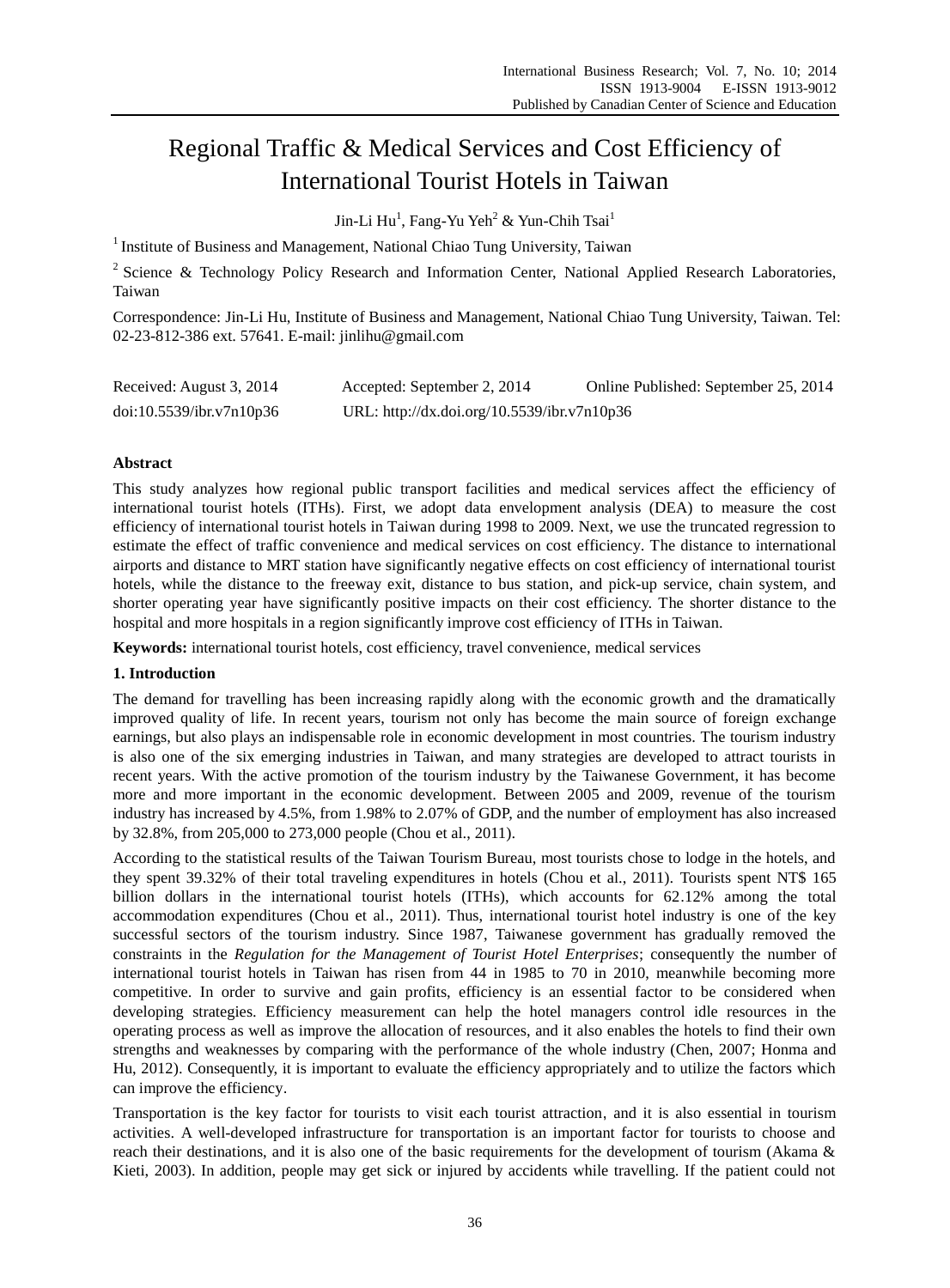receive immediate and appropriate medical treatment, then the degree of traveling risk shall increase and it will reduce the tourists' willingness to visit this destination again. Therefore, we want to analyze the effect of traffic convenience and medical services on the cost efficiency of hotels.

In this study, the cost efficiency of international tourist hotels in Taiwan during 1998-2009 is analyzed with a two-stage procedure. In the first stage, we adopt data envelopment analysis (DEA) to compute and rank the hotels according to their efficiency. In the second stage, we use the truncated regression suggested by Simar and Wilson (2007) to find out the effects of environmental variables (i.e., traffic convenience and regional medical services) on cost efficiency scores. We hope to assist the hotel manager, the hotel investor and the government to improve the hotel efficiency through the perspectives of transportation and public medical services.

The structure of this study is as follows: Section 2 gives a literature review on hotel efficiency and the interactive relations of traffic convenience and public medical services to tourism. Section 3 introduces the methodology and the data. Section 4 discusses the empirical results, and the conclusion is located in Section 5.

## **2. Literature Review**

## *2*.*1 Hotel Efficiency*

The concept of using frontier production function to measure efficiency is proposed by Farrell (1957), and he is the first one to divide cost efficiency into technical efficiency and allocative efficiency. Recently, there are more and more cases of study using the frontier approach to measure hotel performance, and DEA and SFA are two primary methods available to be found.

Anderson et al. (1999) use SFA to analyze the operating efficiency of 48 hotels in U.S.A. The input variables include the number of full-time equivalent employees, the number of rooms, total gaming related expenses, total food and beverage expenses and other expenses, while the output variables include the total revenues of rooms, gamming, food and beverage and other revenues. The results show that the average efficiency value of these hotels is 89.4%, which is comparatively higher and in consistent with the condition of a highly efficient and competitive market.

Barros and Mascarenhas (2005) analyze the efficiency of 43 Portuguese state-owned hotels by DEA. The input variables include the number of full-time equivalent employees, the book value of the premises, and the number of rooms, while the output variables include sales, the number of guests, and the aggregated number of nights spent. The results show that there are only four hotels achieving technical efficiency and allocative efficiency, and the hotels close to main tourist routes or with more rooms receive higher efficiency scores. Organizational management environments with accountability, transparency and efficiency incentives may also improve the hotel performance.

Barros and Dieke (2008) use revenue per room as the output variable, and they use total cost and investment expenditure as the input variables to analyze the technical efficiency of 12 Luanda hotels by DEA. Their study finds that the efficiency of these hotels may increase during the observation period, but at a decreasing rate. In addition, market share and joint members of a group may also positively affect the efficiency of these hotels.

There are also some researchers studying the efficiency of hotels in Taiwan. Tsaur (2001) investigate 53 international tourist hotels in Taiwan from 1996 to 1998 by DEA under 7 input and 6 output variables. The average operating efficiency is 87.33%, and the efficiency score for the catering divisions (89.05%) is better than that of the room divisions (71.3%). The hotels in chain operation are more efficient than others.

Hwang and Chang (2003) adopt DEA and the Malmquist method to measure the managerial performance of 45 international tourist hotels in Taiwan and the change of efficiency from 1994 to 1998. The result reveals that the efficiency of each hotel is significantly different according to its sources of customers and management styles. The study categorizes the hotel industries into six groups, based on efficiency and the change of efficiency, and suggests that the hotel managers can make strategies according to the characteristics of each group.

Chen (2007) studies the operating performance of 55 international tourist hotels by SFA and finds that the average efficiency is 80.3%. The highest efficiency score is 97.72%, and the lowest is 34.34%. A comparison between the efficiency of chain and non-chain hotels indicates that the former is better than the latter.

Hu et al. (2009) use two-stage DEA to compute and explain the cost efficiency of international tourist hotels in Taiwan. The input variables include the number of rooms, the number of employees, and total floor space of catering division, while the output variables include total revenues of food and beverages, total revenues of rooms, and other revenues. The result shows that the average cost efficiency is 57%, and the cost inefficiency is due in large part to technical inefficiency. The hotels in chain systems, located in resort areas, with a higher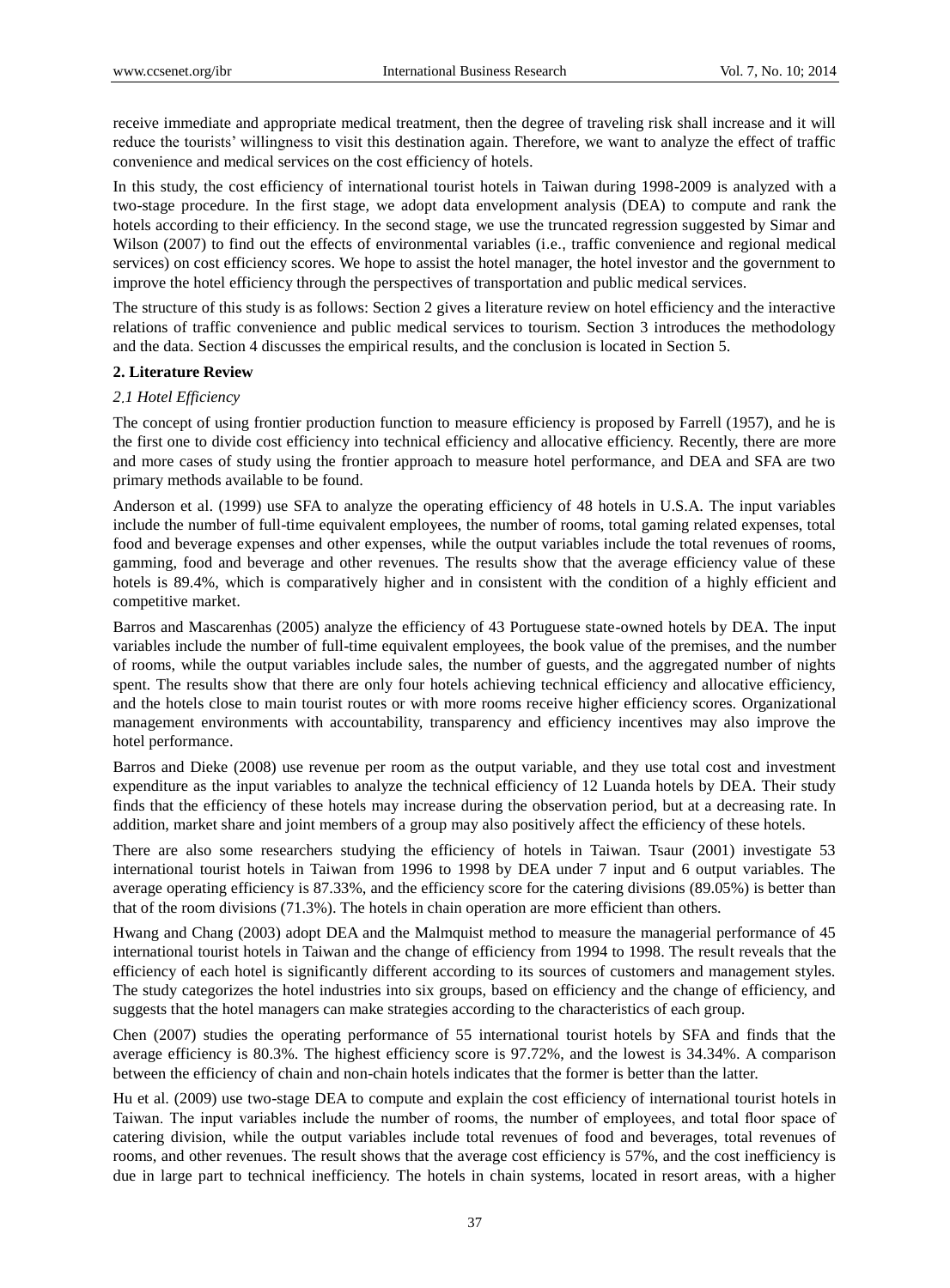occupancy rate or near the international airports show significantly higher efficiency scores.

Chen et al. (2010) also employ DEA to measure the cost efficiency of international tourist hotels from 1997 to 2007 by using three input variables and three output variables. The research use Tobit regression in the second stage to analyze the effects of tourist nationalities on the cost efficiency of hotels.

Assaf et al. (2010) apply meta-frontier with four input variables and five output variables to analyze 78 international tourist hotels in Taiwan. They separate hotels into groups by size, ownership and classification. The result shows that the chain hotels, the larger hotels, and the international tourist hotels have higher efficiency scores.

## *2*.*2 Traffic Convenience and Medical Services*

There are plenty of studies indicating that the development of transportation has deep connection with tourism industry. Khadaroo and Seetanah (2008) prove that transport infrastructure is an important factor in improving the international tourism flows. Prideaux (2000) outlines a transport cost model that identifies the significance of transport as a factor in destination development as well as in the selection of destinations by tourists. Transportation is also a key factor in the hotel industry, especially for the new investor and the travelers. Chou et al. (2008) probe into the indicators considered by investors in evaluating the location selection of hotels, showing that easy access to tourist attractions from hotel is an important factor. The convenience of location and parking are also two important factors for customers when choosing hotels (Saleh & Ryan, 1992).

This study measures from an economic perspective of the traffic convenience of hotels and tries to apply the concept of the travel cost method (TCM), which is widely used to estimate the value of non-market goods, to the hotel efficiency research. The traditional TCM model estimates the number of trips as a demand function by using the cost of traveling to the site (Loomis et al., 2000). However, the number of trips is underestimated because it did not consider traveling time in the traditional method. Brown and Nawas (1973) construct a travel cost model including transportation cost, time cost and access cost, and Earnhahrt (2004) further proves that transportation cost and time cost have a significantly negative effect on recreational demand.

Prideux (2000) points out that the distance travelled is a key factor in determining the importance of transportation cost when selecting a destination because it includes both the actual fare cost and the time element. Shieh et al. (2014) find that generally most tourists in Taiwan prefer a larger, older, and closer-to-airport hotel. We use the distance between each international tourist hotels and each public transport facility to represent transportation cost. The shorter distance from public transport facilities to hotels, the less transport cost spent, making it more convenient to access. We want to study in details whether traffic convenience would affect the efficiency of hotels, and what kind of public transport facilities would help improve the efficiency of their nearby hotels.

Medical concern is one of the major risk factors by tourists before traveling (Carter, 1998; Lepp & Gibson, 2003). International travelers may encounter the risks of receiving physical or psychological illness due of weather and hygiene problems, and the risks will be higher if countries visited provide inadequate medical services [\(World](http://www.google.com.tw/url?sa=t&rct=j&q=Health+risk+TOURIST&source=web&cd=1&ved=0CDQQFjAA&url=http%3A%2F%2Fwww.who.int%2Fith%2F&ei=SYtIT_K9FInGmAX7hcSLDg&usg=AFQjCNEV1WdzGjo1jEgF2aSF76HJERO9zQ&sig2=fFGvQAnZ_aD2Oc2dZXSu1w)  [Health Organization,](http://www.google.com.tw/url?sa=t&rct=j&q=Health+risk+TOURIST&source=web&cd=1&ved=0CDQQFjAA&url=http%3A%2F%2Fwww.who.int%2Fith%2F&ei=SYtIT_K9FInGmAX7hcSLDg&usg=AFQjCNEV1WdzGjo1jEgF2aSF76HJERO9zQ&sig2=fFGvQAnZ_aD2Oc2dZXSu1w) 2011). Tsaur et al. (1997) further demonstrated that medical support is also an important factor in evaluating health risks.

Public medical service is also a factor affecting tourists' decisions when choosing destinations. According to the previous investigations, sufficient public medical services have a positive impact on tourism development (Gauci et al., 2002). Batabyal & Ghosh (2012) also point that the development of medical sector may significantly increase in tourist arrivals. The result of Yang et al. (2010) is similar to other studies. They analyze the cases of tourist arrivals in China and find that sufficient public health care is helpful in attracting international tourists. In this study, we are also concerned about whether medical resources would influence the cost efficiency of hotels.

There are plenty of studies in hotel efficiency, and we summarize them in Table 1. We find that type (Tsaur, 2001; Hwang & Chang, 2003; Chen, 2007; Barros & Dieke, 2008; Hu et al., 2009, 2010; Chen et al., 2010; Assaf et al., 2010), location (Hwang & Chang, 2003; Barros & Mascarenhas, 2005; Chen, 2007; Hu et al., 2009; Hu et al., 2010), scale (Barros & Mascarenhas, 2005; Assaf et al., 2010), and the distance to the international airport (Hu et al., 2009; Chen, 2010; Shieh et al. 2014) are four variables used mostly in the existing literature for explaining the hotel efficiency. In the above literature, distance to an international airport is the only variable which is related to transportation. Since there is a strong relationship between traffic convenience and the hotel industry, we try to apply the concept of transportation cost to the research in hotel efficiency by using also other traffic-related variables, for example, the distances between public transport facilities and hotels. Public medical services are also an important concern in international travel, but there is currently lacking in any study which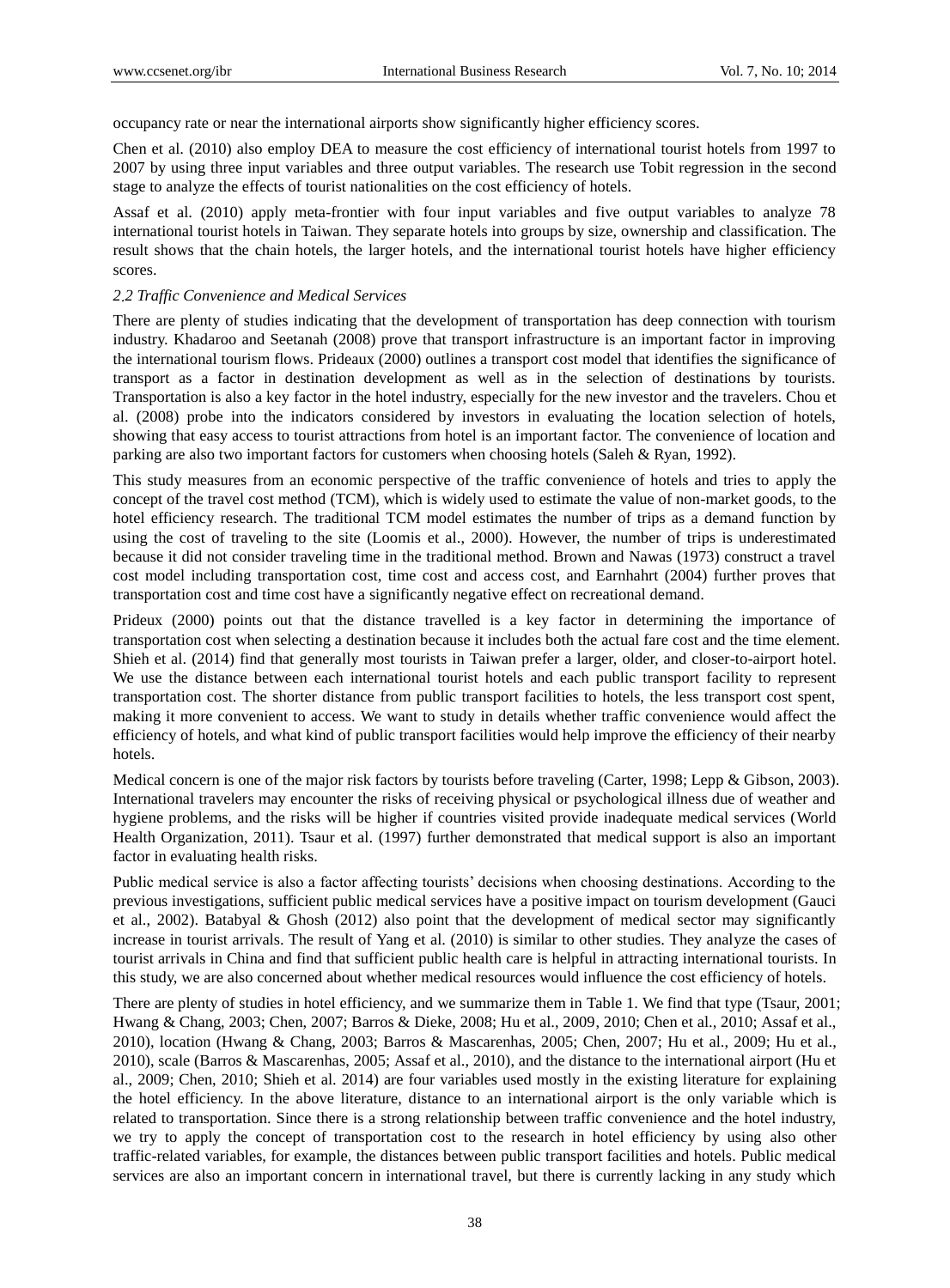discusses the effect of medical services to hotel efficiency. We believe that more medical resources available for a hotel, the higher efficiency scores it would get. This is a new idea in the hotel industry. Overall, this study aims to focus on the issue that which kind of public transportation facilities will help improve the efficiency scores of their nearby hotels, and the actual effects of medical services on the hotel efficiency.

| Authors                        | Method        | Unit                           | Main findings                                                                                                         |  |
|--------------------------------|---------------|--------------------------------|-----------------------------------------------------------------------------------------------------------------------|--|
| Anderson et al.<br>(1999)      | <b>SFA</b>    | 48 America<br>hotels, 1994     | The average efficiency score is 89.4%, and it's consistent with a highly<br>efficient and competitive market.         |  |
| Barros &<br>Mascarenhas (2005) | <b>DEA</b>    | 43 Portuguese<br>hotels, 2001  | Scale economies, organizational governance environmental and location<br>affect the efficiency of hotels.             |  |
| Barros & Dieke                 | <b>DEA</b>    | 12 Luanda hotels,              | The efficiency score increase over the studied period.                                                                |  |
| (2008)                         |               | 2000-2006                      | Greater market share and network management can improve the efficiency.                                               |  |
| Tsaur (2001)                   | <b>DEA</b>    | 53 Taiwan hotels,              | The average efficiency is 87.33%.                                                                                     |  |
|                                |               | 1996-1998                      | The chain-hotels have higher efficiency scores.                                                                       |  |
| Hwang & Chang                  | <b>DEA</b>    | 45 Taiwan hotels,              | The average efficiency is 79.16%.                                                                                     |  |
| 1994-1998<br>(2003)            |               |                                | The resort hotels and the international chain hotels have better performance.                                         |  |
| Chen (2007)                    | <b>SFA</b>    | 55 Taiwan hotels,              | The average efficiency is 80.3%.                                                                                      |  |
| 2002                           |               |                                | The hotels of chain operation and the hotels located in resort area are more<br>efficient.                            |  |
| Hu et al.<br>(2009)            | <b>DEA</b>    | 66 Taiwan hotels,              | The average cost efficiency is 91.15%.                                                                                |  |
|                                | 1997-2006     |                                | Chain system, resort area, higher occupancy rate and near the international<br>airports improve efficiency scores.    |  |
| Chen et al. (2010)             | <b>DEA</b>    | Taiwan hotels,<br>1997-2007    | The chain system, shorter distances to the international airport and<br>established year can improve cost efficiency. |  |
|                                |               |                                | The tourists' nationalities affect the cost efficiency.                                                               |  |
| Assaf et al. (2010)            | Meta-frontier | 78 Taiwan hotels,<br>2004-2008 | The chain hotels, the large hotels and the international tourist hotels have<br>higher efficiency scores.             |  |

| Table 1. Literature on hotel efficiency |  |
|-----------------------------------------|--|
|-----------------------------------------|--|

## **3. Methodology and Data**

## *3*.*1 Data Envelopment Analysis*

Development envelopment analysis is a linear programming methodology to measure the efficiency of homogeneous decision-making units (DMUs). Reynolds (2003) points out that DEA focuses managers' attention on specific actions that will improve productivity; therefore, DEA holds great promise for studies aimed at enhancing productivity in hospitality-related operations. The DEA concept is proposed by Farrell (1957) and uses the production frontier to measure the performance. Charnes et al. (1978) construct the first DEA model based on Farrell. They adopt linear programming with multiple inputs and multiple outputs to measure the cost efficiency under the presumptions of constant returns to scale and input orientation. This model is called the CCR model. A fundamental assumption under the CCR model is constant returns to scale (CRS).

We apply the input-oriented CCR model to measure the technical efficiency (TE<sub>CRS</sub>) of ITHs. It means that we want to study how much inputs can be reduced without changing the outputs. Then the cost minimization DEA model under the CRS assumption is applied to compute the cost efficiency ( $CE_{CRS}$ ) of ITHs. Finally the allocative efficiency under the CRS assumption can be found by the following relation:

$$
AE_{CRS} = CE_{CRS} / TE_{CRS} \tag{1}
$$

The ranges of CE, TE, and AE are all between 0 and 1. A DMU has cost, technical, or allocative efficiency when its CE, TE, or AE is 1, respectively.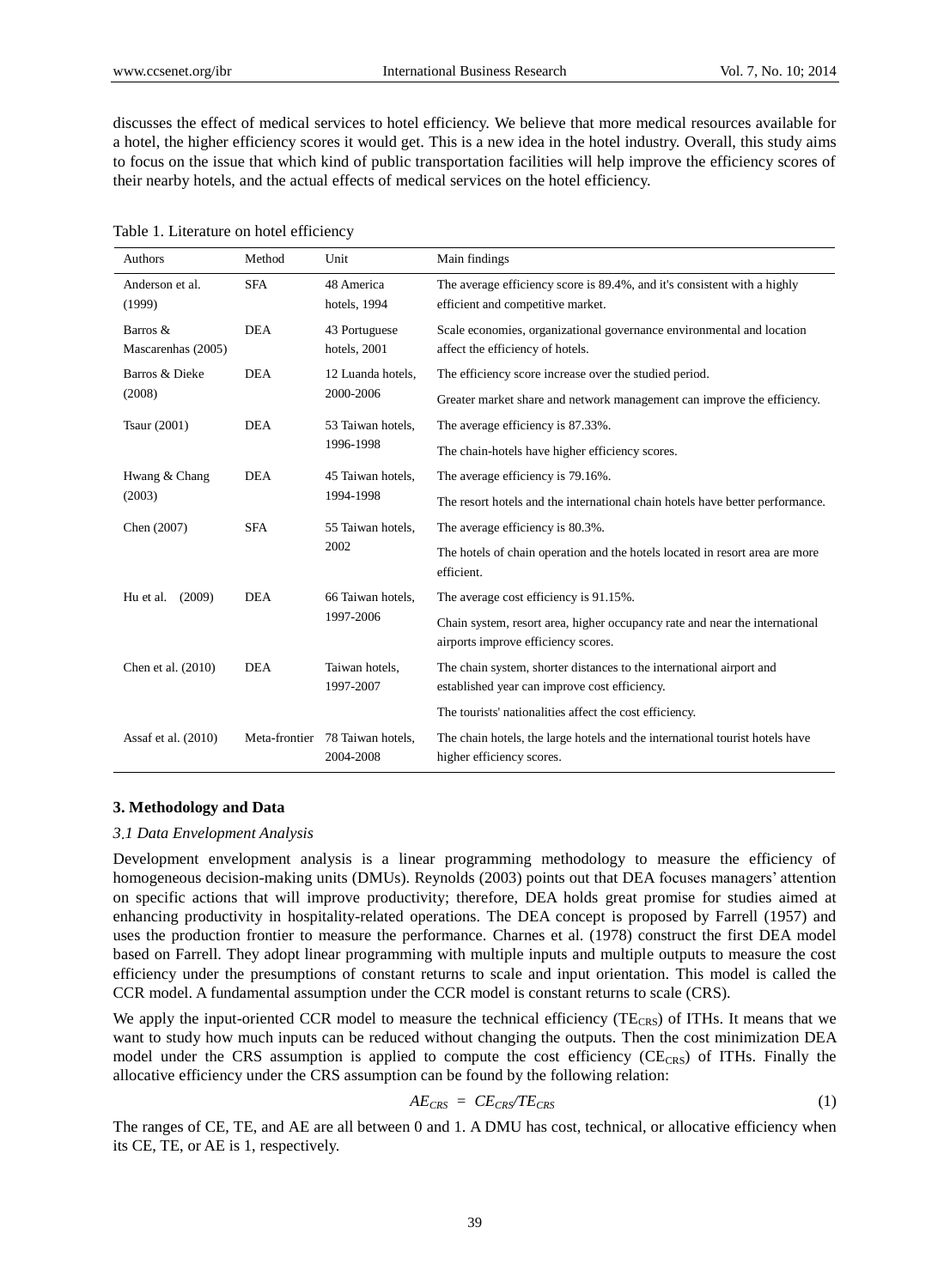# *3*.*2 Truncated Regression*

Past researches often use Tobit regression in the second stage to analyze the impact of environmental variables on cost efficiency. However, Simar and Wilson (2007) indicate that the DEA efficiency estimates are serially correlated in a complicated and unknown manner in the second stage when using Tobit regression; therefore, the results will be inappropriate and invalid. Simar and Wilson (2007) demonstrate that the estimated result of truncated regression is better than Tobit regression. Therefore, we apply the truncated regression in the second stage.

# *3*.*3 Data Sources and Variable Definitions*

The operation of an organization is a procedure to transfer the inputs to the outputs. Mostly, outputs of hotels are measured by their revenues. The revenues of food, beverage and lodging are the main sources and account for about 80% of the total revenues of the international tourist hotels in Taiwan. Other revenues, for example revenues of swimming, services revenues of laundry, rent and services, etc., are accounted for less than 20%. On the other hand, the inputs of hotels include employees, equipment, and capitals, etc. The salaries of employees represent the human resources of the hotel. The number of rooms and the total floor spaces of catering divisions represent the capital investment of the hotels (Hwang & Chang, 2003).

| Variables                                        | Definitions                                                                                                                                                                                                                                    |
|--------------------------------------------------|------------------------------------------------------------------------------------------------------------------------------------------------------------------------------------------------------------------------------------------------|
| <i><b>Outputs</b></i>                            |                                                                                                                                                                                                                                                |
| Total revenues of food and beverage              | This includes incomes from sale of foods, snacks, alcohol, beverages in dining room,<br>coffee room, banquet, and night club (tips are not included), measured in NTD.                                                                         |
| Total revenues of rooms                          | This includes incomes from lease of rooms (tips are not included), measured in NTD.                                                                                                                                                            |
| Other revenues                                   | This includes incomes other than the two items mentioned above. They include<br>operating revenues from lease of store space, laundry, swimming pool, ball courts,<br>barber shop, beauty salons and bookstores, measured in NTD.              |
| <i>Inputs</i>                                    |                                                                                                                                                                                                                                                |
| Number of guest rooms                            | These include the amount of guest rooms that can be provided for rent from an<br>international tourist hotel. Accordingly, the unit of measurement is simply "rooms",<br>without subsequent adjustment for size or quality.                    |
| Number of employees                              | Total employees involved in the operation of international tourist hotels, including<br>medium- and high-ranking executives, guest room and catering staff, cooks,<br>maintenance crews, and repairmen.                                        |
| Total floor spaces of catering divisions         | This includes the total floor spaces used by the operational units of all hotels' catering<br>facilities, measured in Ping $(1 \text{ Ping} = 3.305785 \text{ square meters}).$                                                                |
| Input prices                                     |                                                                                                                                                                                                                                                |
| Average price of room operations                 | This refers to the total operating expenses per room, measured in NTD/room. We use<br>the total revenue of a hotel divided by the number of rooms.                                                                                             |
| Average annual employee wage                     | This includes salary and related expenses per employee, measured in NTD/individual.                                                                                                                                                            |
| Average price of F&B operations                  | This refers of catering department expenses per square meter of floor space, measured<br>in NTD/Ping.                                                                                                                                          |
| Environmental variables                          |                                                                                                                                                                                                                                                |
| Distance to public transport facilities          | The distance between hotels to the nearest public transport facilities which include<br>airport, train station, MRT station, freeway exit, bus stop. Distance to MRT station is<br>expressed by dummy variable, "1" represents less than 1 km. |
| Distance to hospital                             | The distance between hotels to the nearest hospital, measured in kilometer.                                                                                                                                                                    |
| The number of hospitals                          | The number of hospitals in each county in Taiwan.                                                                                                                                                                                              |
| The number of medical personnel per ten thousand | Measured in each county in Taiwan                                                                                                                                                                                                              |
| Pick-up service                                  | "0" represents no, and "1" represents yes.                                                                                                                                                                                                     |
| Type                                             | "0" represents independent management, and "1" represents hotels joining a chain.                                                                                                                                                              |
| Year                                             | 1998 is year 1 and 1999 is year 2, and so on                                                                                                                                                                                                   |
| Location                                         | "0" represents metropolitan area, and "1" represents resort area                                                                                                                                                                               |

|  |  |  | Table 2. Definitions of outputs, inputs, input prices and environmental variables |  |
|--|--|--|-----------------------------------------------------------------------------------|--|
|  |  |  |                                                                                   |  |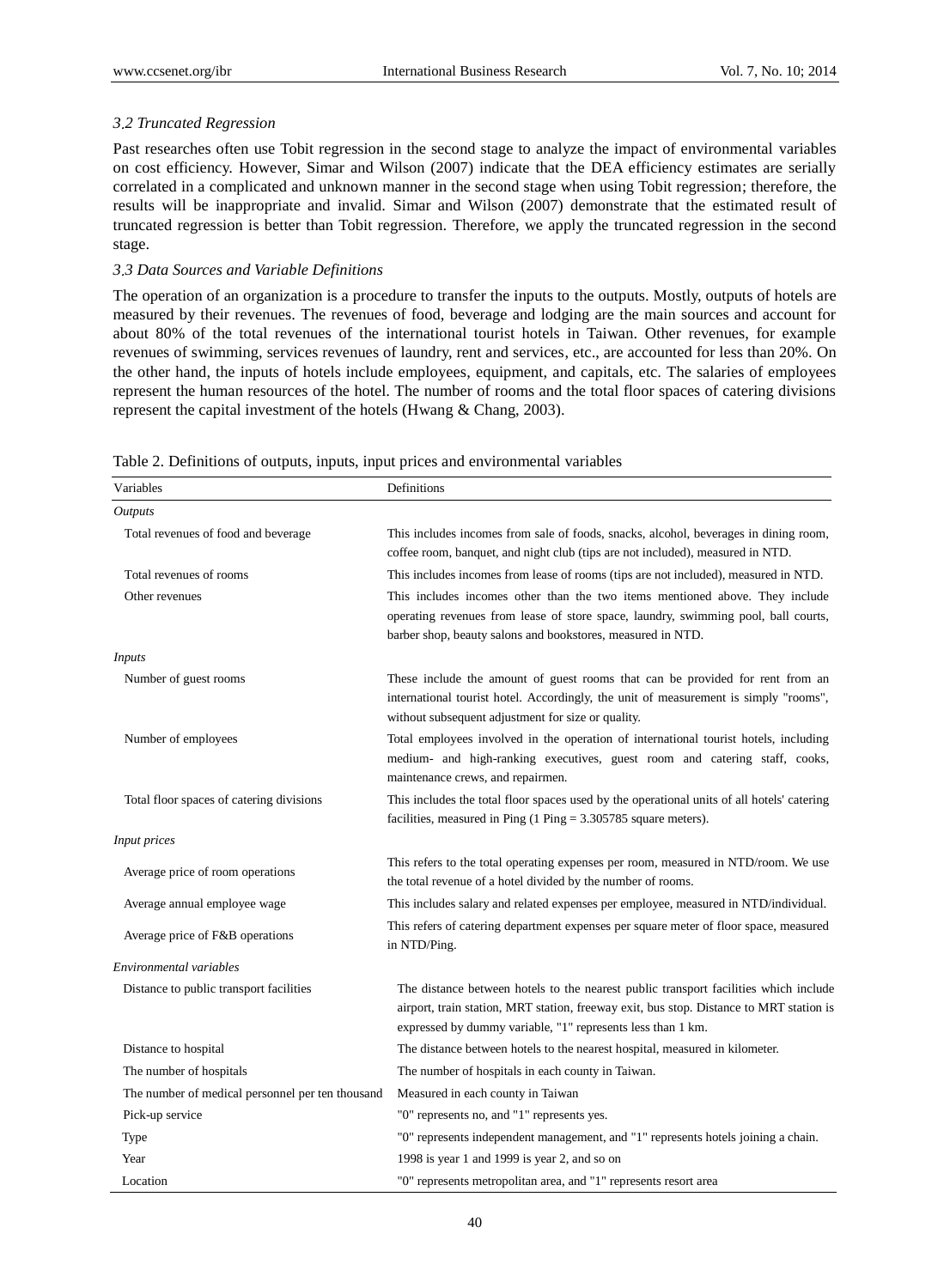We use the independently pooled panel data which are unbalanced from 1998 to 2009. All the operating variables are collected from the annual Operating Report of International Tourist Hotels in Taiwan published by Taiwan Tourism Bureau. The number of the international hotels varies every year since some of them would fail to reach the criterion set by the government and would be removed from the list. The followings are the numbers of observations from 1998 to 2009: 1998(52), 1999(54), 2000(54), 2001(54), 2002(55), 2003(57), 2004(57), 2005(56), 2006(57), 2007(57), 2008(58), and 2009(56), making 667 observations in total.

The definitions and the descriptive statistics of input variables, output variables, input prices, and environmental variables are described in Tables 2 and 3.

| Variables                                    | Units                                                                                                 | Mean    | <b>SD</b> | Min          | Max       |
|----------------------------------------------|-------------------------------------------------------------------------------------------------------|---------|-----------|--------------|-----------|
|                                              |                                                                                                       |         |           |              |           |
| <i>Outputs</i>                               |                                                                                                       |         |           |              |           |
| Total revenues of food and beverage $103NT$$ |                                                                                                       | 275,345 | 274,072   | 3,965        | 1,318,317 |
| Total revenues of rooms                      | $10^3$ NT\$                                                                                           | 238,404 | 217,399   | 7,339        | 1,456,306 |
| Other revenues                               | $10^3$ NT\$                                                                                           | 98,269  | 141,214   | $\mathbf{0}$ | 1,415,516 |
| Inputs                                       |                                                                                                       |         |           |              |           |
| Number of guest rooms                        | Number                                                                                                | 72,996  | 43,638    | 3,910        | 246,626   |
| Number of employees                          | Number                                                                                                | 335     | 229       | 32           | 1,230     |
|                                              | Total floor space of catering division $\text{Ping}(1 \text{ Ping} = 3.305785 \text{ square meters})$ | 1,191   | 1,364     | 48           | 16,022    |
| Input prices                                 |                                                                                                       |         |           |              |           |
| Average price of room operations             | NT\$                                                                                                  | 3,060   | 1,336     | 867          | 9,334     |
| Average employee annual wage                 | NT\$                                                                                                  | 526,014 | 156,231   | 62,239       | 971,509   |
| Average price of F&B operations              | NT\$                                                                                                  | 106,027 | 98,404    | 2,374        | 1,962,222 |

Table 3. Descriptive statistics of outputs, inputs, and input prices

Note: The base year for all monetary units is 1998.

# **4. Empirical Results**

# *4*.*1 Operational Efficiency Analysis*

This study adopts input-oriented DEA approach to compute the cost efficiency of international tourist hotels in 1998-2009 by using the Deap 2.1 software kindly provided by Professor Tim Coelli. The average cost efficiency score is 62.41%. It means that hotels in Taiwan can reduce their input costs by 37.59% without decreasing any output.

Cost efficiency can be divided into technical efficiency and allocative efficiency. Technical efficiency is the ability to maximize the output under given input, while allocative efficiency is the ability to use the inputs and outputs to reach the best proportion given their prices. The trends of the average values of cost efficiency, technical efficiency and allocative efficiency in 1998–1999 are showed in Figure 1. The direction of cost efficiency is very similar to allocative efficiency. That is, the effect of allocative efficiency on cost efficiency is relatively large compared to technical efficiency, and this result is in consistent with the finding in Hu's research in 2009.

We can find 3 obvious recessions in 1999–2000, 2002–2004 and 2006–2007. A 7.3-magnitude earthquake struck Taiwan in 1999 and took 2415 lives. Its epicenter was situated in Nantou which is one of the famous tourist attractions in Taiwan. Some of the hotels there collapsed and had to rebuild due to the earthquake. Therefore, the low cost efficiency in 1999–2000 may reflect the impact of this serious disaster.

The reduction of cost efficiency in 2002–2004 is possibly due to SARS. The first case of SARS appeared in China in 2002 and spread to other countries around the world explosively, and it caused 73 deaths in Taiwan. The international tourist arrivals declined by 24.5% compared to 2004. It affected the safety of travelling in Taiwan and the efficiency of ITHs.

The last recession in the Figure 1 between 2006 and 2007 may be influenced by the political instability. In late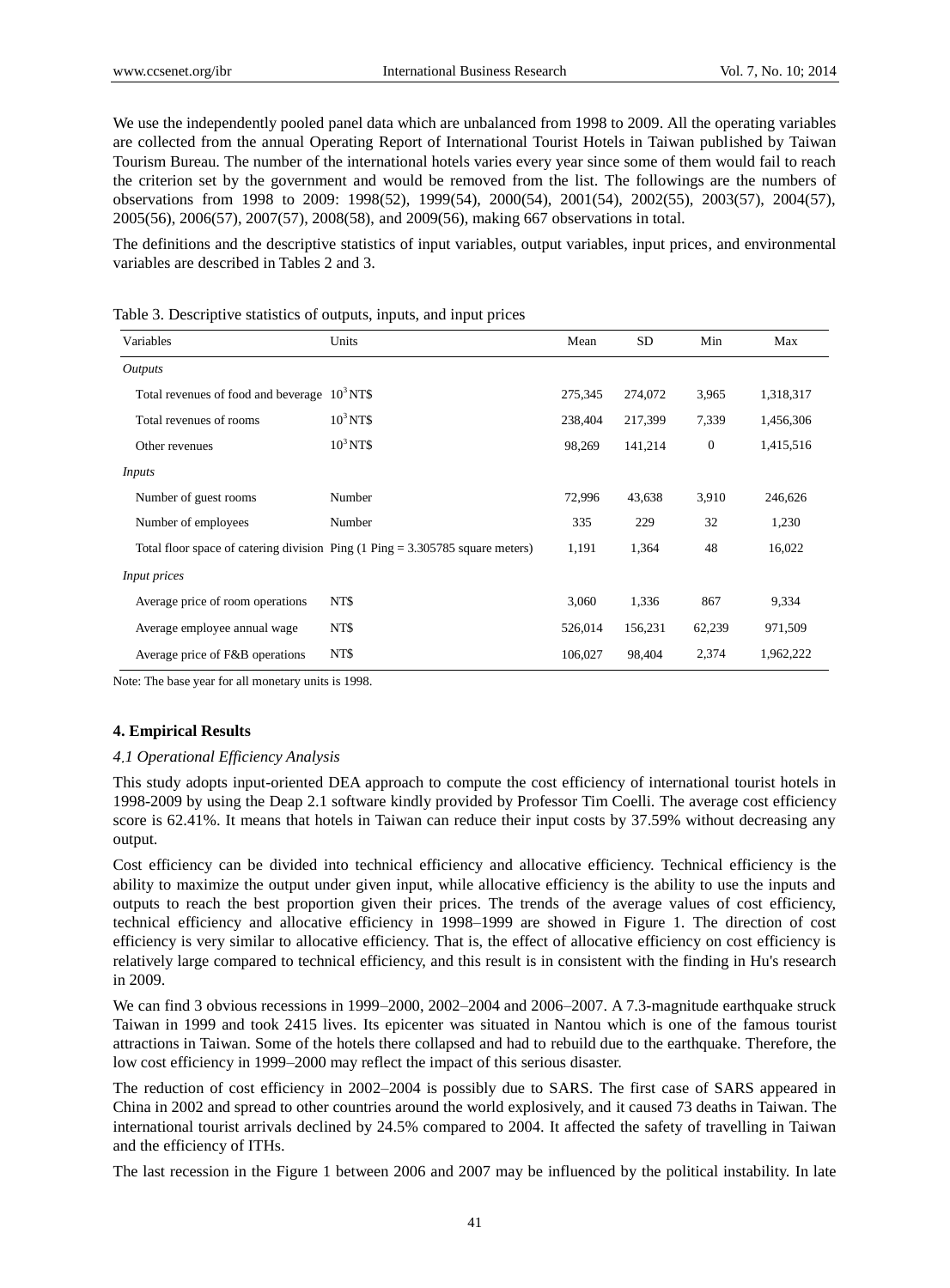2006, demonstration campaigns and incidents were held to pressure the President Shui-bian Chen to resign, resulting in the massive political and social turmoil in Taiwan. The occupancy rate of ITHs is 47.43% only in 2007, and it has been the lowest figure in the recent twelve years.



Figure 1. Average efficiency scores of international tourist hotels in Taiwan during 1998-2009

| <b>CE</b> Ranking             | Taiwan ITH Name                | CE   | TE   | AE   |  |  |
|-------------------------------|--------------------------------|------|------|------|--|--|
|                               | Top 5 cost-efficient hotels    |      |      |      |  |  |
| 1                             | Lalu hotel                     | 1.00 | 1.00 | 1.00 |  |  |
| $\mathfrak{2}$                | Grand Formosa Regent Taipei    | 0.99 | 1.00 | 0.99 |  |  |
| 3                             | Grand Hyatt Taipei             | 0.98 | 1.00 | 0.98 |  |  |
| 4                             | Far Eastern Plaza Hotel Taipei | 0.96 | 0.99 | 0.97 |  |  |
| 5                             | The Westin Hotel               | 0.92 | 0.98 | 0.93 |  |  |
| Top 5 cost-inefficient hotels |                                |      |      |      |  |  |
| 65                            | The Hibiscus Resorts           | 0.34 | 0.40 | 0.87 |  |  |
| 66                            | Taipei Fortuna Hotel           | 0.34 | 0.40 | 0.83 |  |  |
| 67                            | Hotel Kingdom                  | 0.33 | 0.46 | 0.74 |  |  |
| 68                            | Jen Dow International Hotel    | 0.30 | 0.36 | 0.82 |  |  |
| 69                            | Park Hotel                     | 0.27 | 0.35 | 0.77 |  |  |
| Average of all hotels         |                                | 0.62 | 0.74 | 0.84 |  |  |

Table 4. Top 5 cost-efficient and cost-inefficient hotels in 1998-2009

Table 4 shows the average efficiency, technical efficiency, and allocative efficiency of top 5 cost-efficient and cost-inefficient hotels during 1998–2008. The cost efficiency score of Lalu hotel located in Nantou is the highest, which is equal to 1. The efficiency of Park hotel located in Taichung is 26.88% and which is the poorest among all the ITHs. In Table 4, we also can find that the allocative efficiency scores of top 5 cost-inefficient hotels are similar to the overall average, while their technical efficiency is much lower than the overall average score and the top 5 efficient hotels. It indicates that technical inefficiency is the main factor of cost inefficiency. Namely, these inefficiency hotels may have too many unneeded resources or be inefficient in execution. We suggest hotel managers to focus on utilizing resources effectively to create maximum outputs by making appropriate marketing or management strategies.

## *4*.*2 Result of Truncated Regression*

We use two models to test the effect of transportation cost (model A) and medical services (model B) on the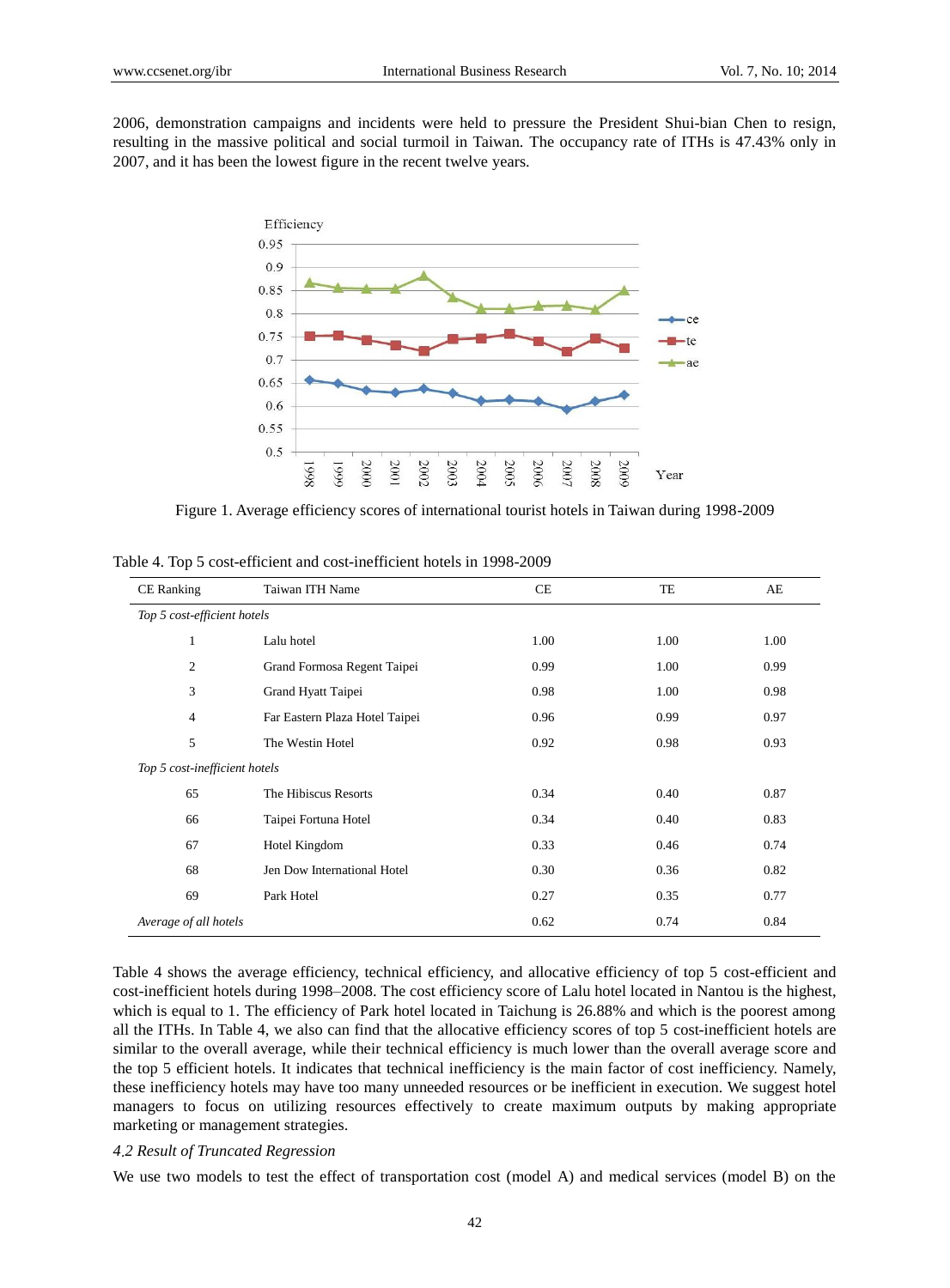efficiency of hotels by truncated regression. Six environment variables included in model A are: distance to the international airport (DAIR), distance to bus stop (DBUS), distance to freeway exit (DFW), distance to MRT exit (DMRT; 0= less than 1 KM, 1= further than 1 KM), distance to train station (DTRAIN) and pick-up service (SER; 1=yes, 0=no). Three environment variables included in model B are: distance to hospital (DHOS), the number of hospitals (NHOS) and the number of medical personnel per ten thousand (PEO). Three environment variables used in both models are: type of operation (TYPE; 1=chain, 0=independent), established years (YEAR) and type of location (LOC; 1=resort area, 0=metropolitan area). The cost efficiency scores are dependent variables in both models.

| Independent variables          | $\operatorname{\mathsf{Model}}\nolimits$ A | Model B                   |
|--------------------------------|--------------------------------------------|---------------------------|
|                                | Cost efficiency                            | Cost efficiency           |
| Constant                       | $0.5712^{\ast\ast\ast}$                    | $0.5003***$               |
|                                | (<.001)                                    | (<.001)                   |
| $\mathop{\rm DAIR}\nolimits$   | $-0.0004$ **                               |                           |
|                                | (0.0325)                                   |                           |
| <b>DBUS</b>                    | $5.3E - 05***$                             |                           |
|                                | (0.0079)                                   |                           |
| $\mathbf{DFW}$                 | $0.0004*$                                  |                           |
|                                | (0.0526)                                   |                           |
| ${\rm DMRT}$                   | $-0.1473***$                               |                           |
|                                | (<.001)                                    |                           |
| $\mathop{\rm DTRAIN}\nolimits$ | 0.0015                                     |                           |
|                                | (0.2227)                                   |                           |
| ${\tt SER}$                    | $0.0766***$                                |                           |
|                                | (0.0020)                                   |                           |
| <b>DHOS</b>                    |                                            | $-0.0040$ ***             |
|                                |                                            | (0.0011)                  |
| $\rm NHOS$                     |                                            | $5.7E - 05***$            |
|                                |                                            | (<.001)                   |
| PEO                            |                                            | $-6.6E-05$                |
|                                |                                            | (0.4761)                  |
| <b>TYPE</b>                    | $0.1338***$                                | $0.1112***$               |
|                                | (<.001)                                    | (<.001)                   |
| <b>YEAR</b>                    | $-0.0015***$                               | $-0.0032***$              |
|                                | (0.0045)                                   | (<.001)                   |
| $_{\mathrm{LOC}}$              | $-0.0084$                                  | ${0.1370}^{\ast\ast\ast}$ |
|                                | (0.8321)                                   | (<.001)                   |

Table 5. Estimated results of truncated regression on cost efficiency

\*\*\*, \*\*, and \* represent significance at the 1%, 5%, and 10% levels.

The number in the parenthesis () is the P-value.

The estimated results of two truncated regressions are listed in Table 5. As for the impact of travel convenience, distance to the international airport and the distance to MRT station have a significantly negative impact on the efficiency, while the distance to the freeway exit, distance to bus station, and pick-up service have significantly positive impacts on the cost efficiency. This means that a hotel close to the airport and MRT station, far away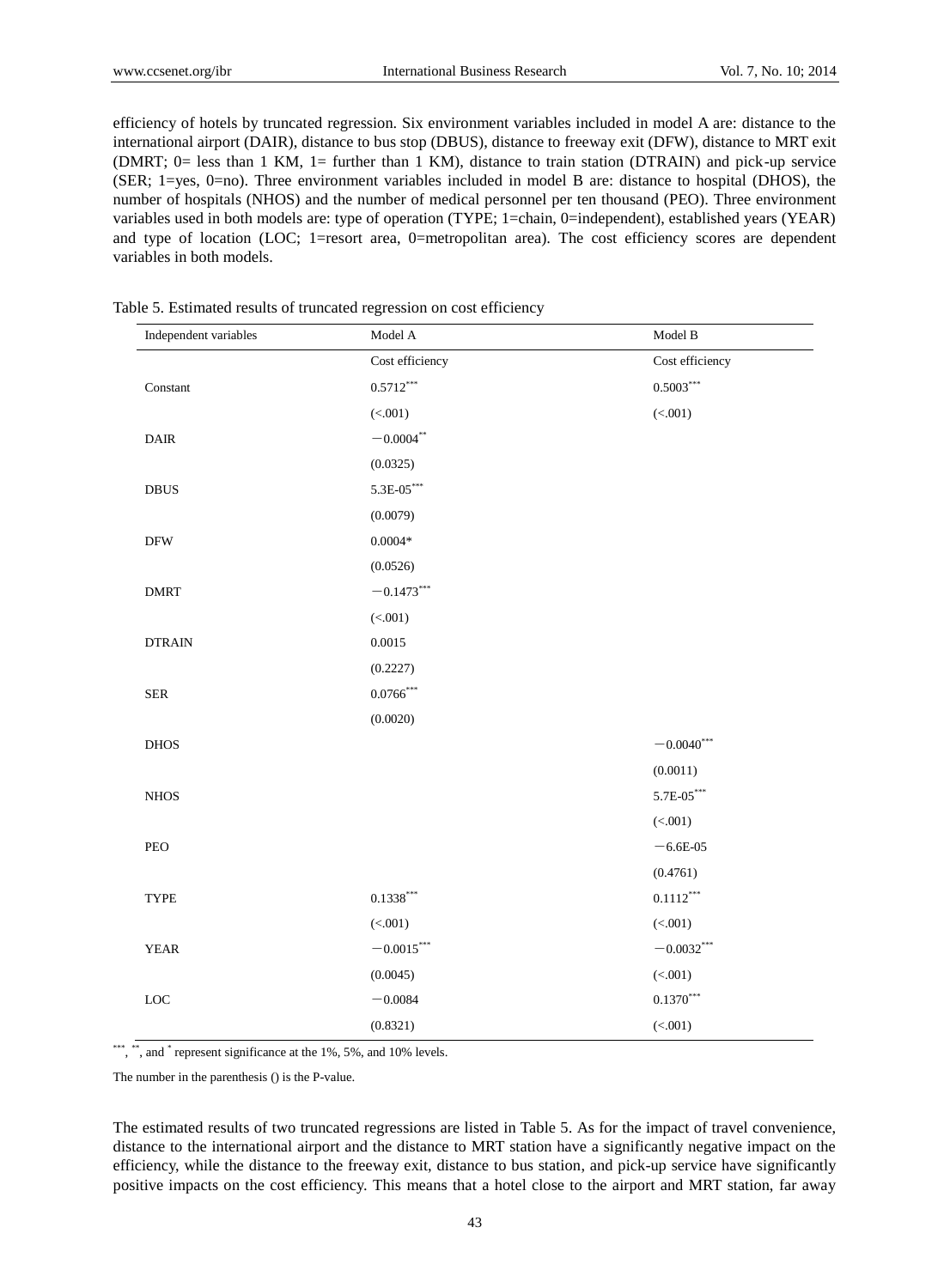from the bus station and freeway exit, or with pick-up service has significantly higher cost efficiency. The results may be driven by the preference of travelers. According to the statistics from Taiwan Tourism Bureau, about 99% of international tourists visited Taiwan by taking airplanes, and about 60% of them lodged in Taipei in 2009. Taipei is the most developed region with MRT system in Taiwan. It implies that hotels near the airport and MRT stations or with pick-up services are more convenient to be accessed by international tourists and can receive higher cost efficiency scores.

As for the impact of medical services, the coefficient for the distance to hospital is significantly negative, and the coefficient for the number of hospitals is significantly positive. In other words, the shorter distance between hotels and hospitals, or there are more hospitals available in a region, the higher cost efficiencies of these hotels would have.

The coefficients of the type of operation and the established year are significant in both models. The type of operation being chain-operated and latter established year would increase the cost efficiency of ITHs. The type of location shows a significantly positive effect on efficiency in model B, suggesting that hotels located in resort areas has better cost efficiency.

# **5. Conclusion**

With the rapid growth of economy and more attention given to recreation, tourism has become an important industry in many countries, among which Taiwan is of no exception. The number of hotels has increased dramatically since 1985, and the hotel industry is becoming oversupplied. With the growing competition in the sector, the efficiency of hotel management has become a key factor in gaining profit. Although plenty of studies have analyzed the international tourist hotel efficiency in Taiwan, we try to take a more rigorous approach to explain the cost efficiency in a different way. We apply input-oriented cost DEA to compute the cost efficiency of international tourist hotels and adopt a truncated model to explain the cost efficiency by introducing variables of traffic convenience and medical services.

The cost efficiency of international tourist hotels in Taiwan from 1998 to 2009 is 62.41%. We can find that infectious diseases, natural disasters and unstable politics are reasons of the declination of average cost efficiency, and most of these factors are unavoidable. Therefore, the hotel managers are suggested to work out strategies previously and invest appropriately to avoid being bankrupted in the recession of the tourism industry. The government should design an effective response mechanism for emergencies such as infectious diseases and natural disasters to minimize any loss and regain shortly the international tourists' confidence in having a trip in Taiwan. For those cost-inefficient hotels, technical inefficiency due to their idle resources is possibly the main cause. Thus, we suggest those hotel managers to maximize the outputs with given inputs by making better management and promotion strategies.

In the result of truncated regression, we point that the hotels near international airports, MRT stations or other pick-up services may have higher cost efficiency. This can be shown that the hotels near airports and MRT stations are easier to be accessed by international tourists. Based on the result of the truncated regression, we suggest that hotels near international airports, MRT stations, and with pick-up services shall gain advantages in advertisement and on the websites to attract more tourists and achieve a better performance. For new investors in the hotel industry, they should regard the distance factor, such as distance to an international airport and an MRT station, as an important factor in selecting hotel location. The government also needs to be dedicated to the transportation development, especially to the means of transportation between hotels, airports, and scenic spots for promoting the coordination between the tourist and hotel industries.

As for the medical services, the shorter distance to a hospital or more hospitals in a region, the higher cost efficiency of the hotel will have. It can be regarded also that hotels with more medical resources nearby are more efficient. Medical tourism is a hot issue in recent years. After allowing the residents in mainland China to visit Taiwan, medical tourism has been regarded an enormous commercial opportunity to be exploited. To follow this trend, we suggest the hotel managers to cooperate with the traveling agencies and the hospitals for effectively introducing a medical travel itinerary. It is also available to integrate health-care programs into the hotel services to satisfy the customers' needs of medical treatments. Introducing the programs, services and other information about medical tourism through hotel websites to attract international travelers is also an effective way to be used. For the government, it is suggested to improve the medical standard in Taiwan and to introduce a better medical environment when promoting the tourist business. With the improvement of medical environment, the number of international tourists shall grow, and the hotels in Taiwan shall achieve a better performance.

The results of other environment variables are similar to the previous studies. The hotels operating in chain system may have higher cost efficiency scores than those of the hotels operating independently. Hotels with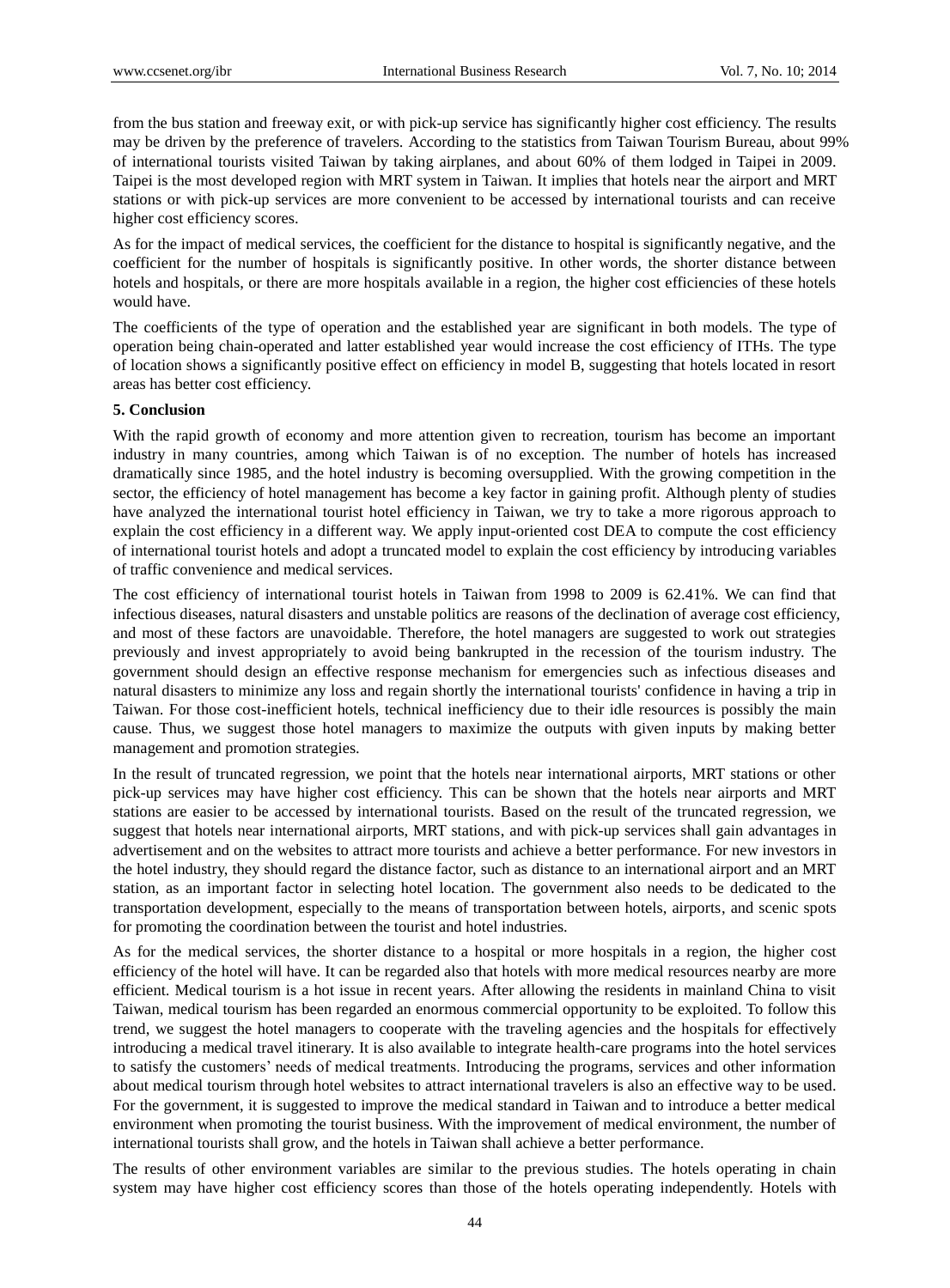shorter operating years generally receive higher efficiency scores. We find that most inefficient hotels are depending on independent management and with longer operating years. We suggest that these cost-inefficient hotels are in need of introducing a modernized management and meanwhile finding their own market positions. The Lalu hotel which operates independently is a successful example for these hotels. The Lalu hotel positions itself as a top-end resort hotel, having its architecture designed in natural beauty and providing its customers with high-class and customized services. It is the most famous and cost-efficiency international tourist hotel in Taiwan.

In future research, we may add the preferences of tourists with different nationalities or the main purposes of trips as a variable to the model to analyze the effects of travel convenience and medical services on the hotel selection. In addition, adding hotels in other Asian countries for observation will help us compare their differences.

## **Acknowledgements**

The authors thank two anonymous referees of this journal of the valuable comments. Financial support from Taiwan's Ministry of Science and Technology is gratefully acknowledged (NSC100-2410-H-009-051).

#### **References**

- Akama, J. S., & Kieti, D. M. (2003). Measuring tourist satisfaction with Kenya's wildlife safari: a case study of Tsavo West National Park. *Tourism Management, 24*(1), 73–81. http://dx.doi.org/10.1016/S0261-5177(02)00044-4
- Anderson, R. I., Fish, M., Xia, Y., & Michello, F. (1999). Measuring efficiency in the hotel industry: a stochastic frontier approach. *International Journal of Hospitality Management, 18*(1)*,* 45–57. http://dx.doi.org/10.1016/S0278-4319(98)00046-2
- Assaf, A., Barros, C. P., & Josiassen, A. (2010). Hotel efficiency: A bootstrapped metafrontier approach. *International Journal of Hospitality Management, 29*, 468–475. http://dx.doi.org/10.1016/j.ijhm.2009.10.020
- Barros, C. P., & Dieke, P. U. C. (2008). Technical efficiency of African hotels. *International Journal of Hospitality Management, 27*(3), 438–447. http://dx.doi.org/10.1016/j.ijhm.2007.11.004
- Barros, C. P., & Mascarenhas, M. J. (2005). Technical and allocative efficiency in a chain of small hotels. *Hospitality Management, 24*(3), 415–436. http://dx.doi.org/10.1016/j.ijhm.2004.08.007
- Batabyal, D., & Ghosh, B. K. (2012). A study of foreign tourist arrivals to India: A descriptive study through empirical evidences. *South Asian Journal of Tourism and Heritage, 5*(1), 91–102.
- Brown, W. G., & Nawas, F. (1973). Impact of aggregation on the estimation of outdoor recreation demand functions. *American Journal of Agricultural Economics, 55*(2), 246–249.
- Carter, S. (1998). Tourists' and travellers' social construction of Africa and Asia as risky locations. *Tourism Management, 19*(4), 349–358. http://dx.doi.org/10.1016/S0261-5177(98)00032-6
- Charnes, A. W., Cooper, W. W., & Rhodes, E. (1978). Measuring the efficiency of decision making units. *European Journal of Operational Research, 2*(6), 429–444. http://dx.doi.org/10.1016/0377-2217(78)90138-8
- Chen, C. F. (2007). Applying the stochastic frontier approach to measure hotel managerial efficiency in Taiwan. *Tourism Management, 28*(3), 696–702. http://dx.doi.org/10.1016/j.tourman.2006.04.023
- Chen, C. T., Hu, J. L., & Liao, J. J. (2010). Tourists' nationalities and the cost efficiency of international tourist hotels in Taiwan. *African Journal of Business Management, 4*(16), 3440–3446.
- Chou, C. E., Li, C. Y., & Tsai, Y. P. (2011). *Taiwan Tourism Satellite Account 2009*. Taipei: Taiwan Tourism Bureau.
- Chou, T. Y., Hsu, C. L., & Chen, M. C. (2008). A fuzzy multi-criteria decision model for international tourist hotels location selection. *International Journal of Hospitality Management, 27*(2), 293–301. http://dx.doi.org/10.1016/j.ijhm.2007.07.29
- Earnhahrt, D. (2004). Time is money: improved valuation of time and transportation costs. *Environmental and Resource Economics, 29*(2), 159–190. http://dx.doi.org/10.1023/B:EARE.0000044604.77782.6b
- Farrell, M. J. (1957). The measurement of productive efficiency. *Journal of the Royal Statistical Society, Series A, 120*(3), 253–290. http://dx.doi.org/10.2307/2343100